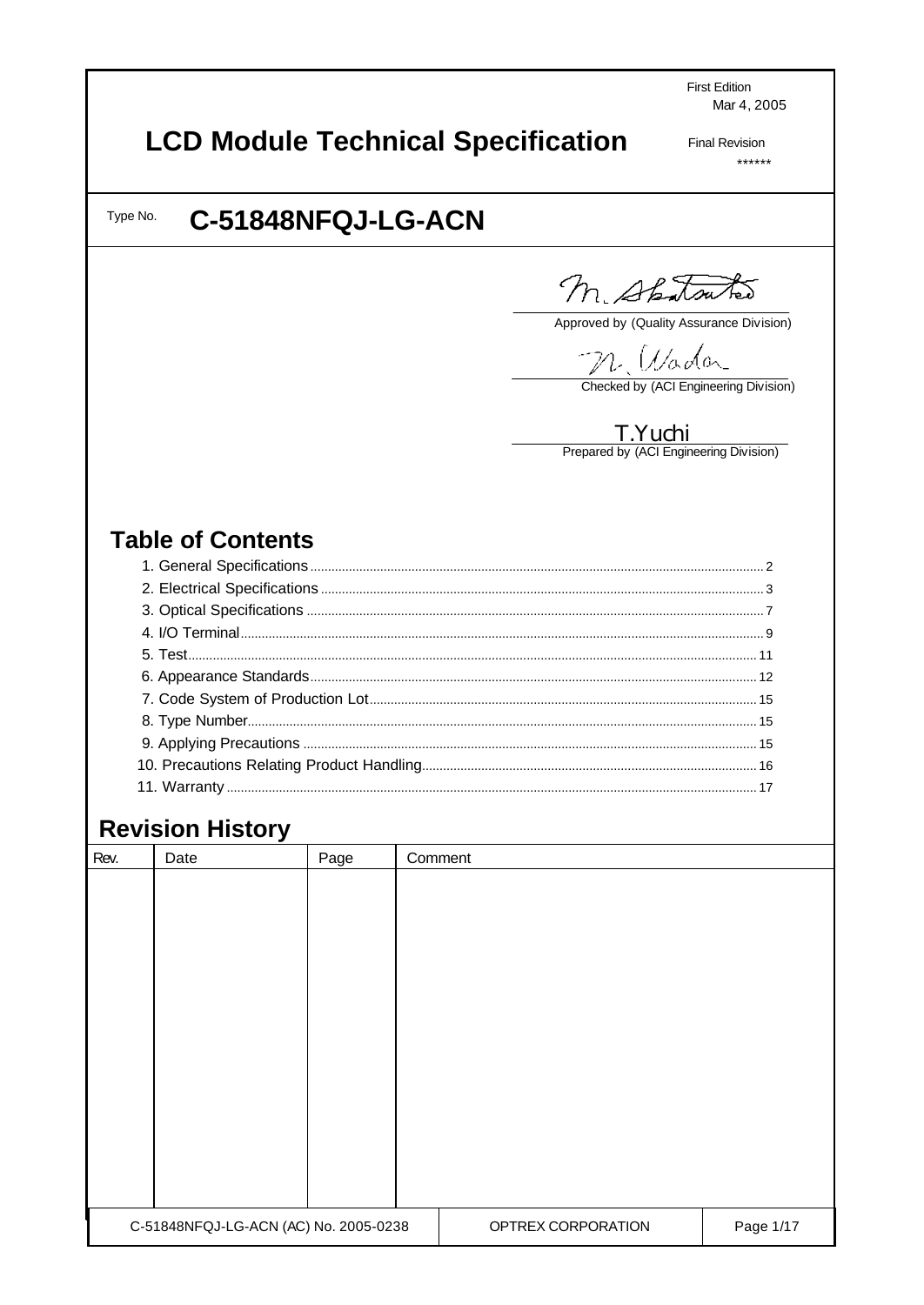## 1.General Specifications

| Operating Temp.      |    | : min. -20 $\degree$ C ~ max. 70 $\degree$ C                                                                                                                                                   |
|----------------------|----|------------------------------------------------------------------------------------------------------------------------------------------------------------------------------------------------|
| Storage Temp.        | ÷. | min. -30 $\degree$ C ~ max. 80 $\degree$ C                                                                                                                                                     |
| Display Format       |    | : 16 characters $\times$ 2 lines                                                                                                                                                               |
| Display Fonts        |    | $: 5 \times 7$ dots + cursor (1 character)                                                                                                                                                     |
| Viewing Area         | ÷. | 99.6 (W) $\times$ 24.5 (H) mm                                                                                                                                                                  |
| Outline Dimensions : |    | 122.0 (W) $\times$ 44.0 (H) $\times$ 14.6 max. (D) mm                                                                                                                                          |
| Weight               |    | 55.2g max.                                                                                                                                                                                     |
| <b>LCD Type</b>      | ÷. | NTD-22652<br>(F-STN / Black & White-mode / Transmissive)                                                                                                                                       |
| <b>Viewing Angle</b> |    | 6:00                                                                                                                                                                                           |
| Data Transfer        | t. | 8-bit parallel data transfer                                                                                                                                                                   |
| <b>Backlight</b>     | ÷. | LED Backlight / Green                                                                                                                                                                          |
| Additional Spec.     | ÷. | Vivid Color Display Specification<br>(High Performance Color is Used)                                                                                                                          |
| Drawing              | t. | Dimensional Outline UE-211022                                                                                                                                                                  |
| RoHS regulation      | ÷  | To our best knowledge, this product satisfies material<br>requirement of RoHS regulation.<br>Our company is doing the best efforts to obtain<br>the equivalent certificate from our suppliers. |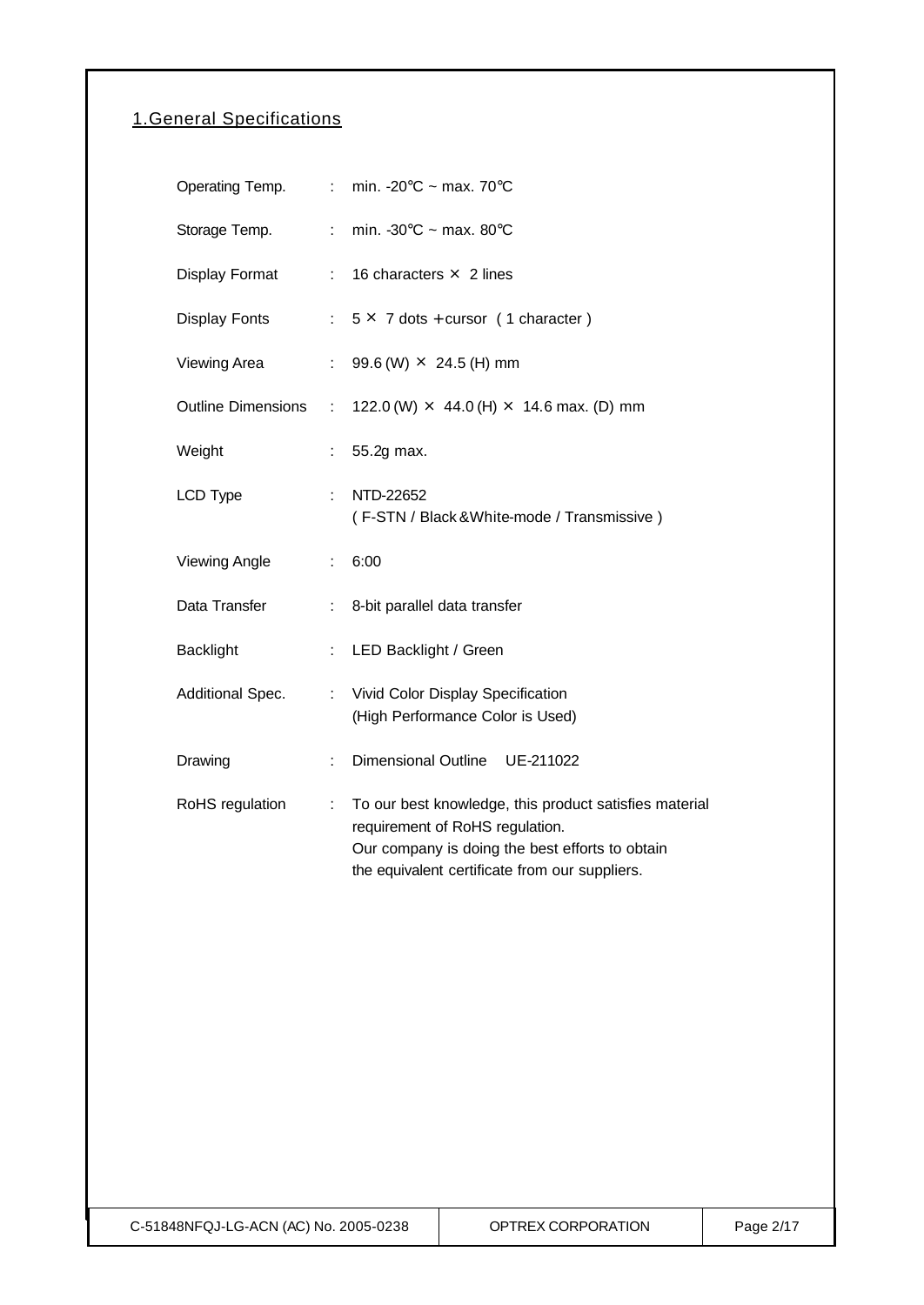### 2.Electrical Specifications

2.1.Absolute Maximum Ratings

|                |                                  |            |        |           | $Vss=0V$ |
|----------------|----------------------------------|------------|--------|-----------|----------|
| Parameter      | Symbol                           | Conditions | Min.   | Max.      | Units    |
| Supply Voltage | Vcc-Vss                          |            | $-0.3$ | 7.0       | V        |
| (Logic)        |                                  |            |        |           |          |
| Supply Voltage | V <sub>CC</sub> -V <sub>EE</sub> |            | $-0.3$ | 13.5      | V        |
| (LCD Drive)    |                                  |            |        |           |          |
| Input Voltage  | V١                               |            | $-0.3$ | $Vcc+0.3$ | V        |
|                |                                  |            |        |           |          |

2.2.DC Characteristics

Ta=25°C, Vcc=5V, Vss=VEE=0V

| Parameter             | Symbol                           | Conditions                    | Min.         | Typ. | Max.       | Units  |
|-----------------------|----------------------------------|-------------------------------|--------------|------|------------|--------|
| <b>Supply Voltage</b> | Vcc-Vss                          |                               | 4.5          |      | 5.5        | $\vee$ |
| (Logic)               |                                  |                               |              |      |            |        |
| Supply Voltage        | V <sub>CC</sub> -V <sub>EE</sub> |                               | Shown in 3.1 |      |            | $\vee$ |
| (LCD Drive)           |                                  |                               |              |      |            |        |
| High Level            | <b>V<sub>IH</sub></b>            |                               | 2.2          |      | <b>Vcc</b> | $\vee$ |
| Input Voltage         |                                  |                               |              |      |            |        |
| Low Level             | VIL                              | ۰                             | $-0.3$       |      | 0.8        | $\vee$ |
| Input Voltage         |                                  |                               |              |      |            |        |
| High Level            | <b>VOH</b>                       | $I$ <sub>OH</sub> $=$ -0.25mA | 2.4          |      |            | $\vee$ |
| Output Voltage        |                                  |                               |              |      |            |        |
| Low Level             | <b>VOL</b>                       | $IoL = 1.2mA$                 |              |      | 0.4        | $\vee$ |
| Output Voltage        |                                  |                               |              |      |            |        |
| Supply Current        | $ _{\rm CC}$                     | Vcc-Vss=5.0V                  |              | 1.70 | 2.55       | mA     |
|                       |                                  |                               |              |      |            |        |

All voltage values are referenced to Vss =0V

V<sub>1</sub> to V<sub>5</sub> must maintain V<sub>DD</sub>  $\geq$  V<sub>1</sub> $\geq$  V<sub>2</sub> $\geq$  V<sub>3</sub> $\geq$  V<sub>4</sub> $\geq$ V<sub>5</sub>.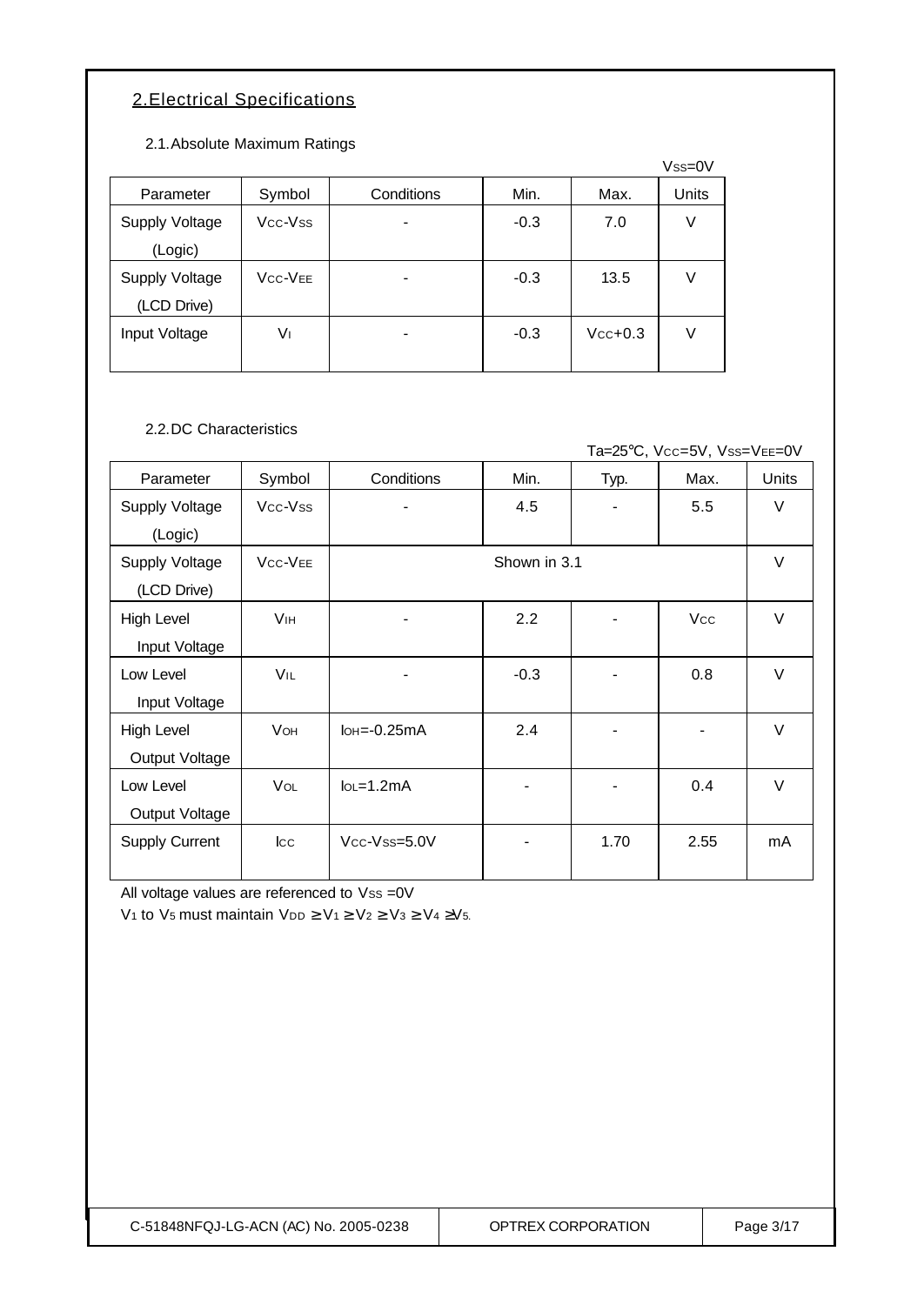#### 2.3.AC Characteristic

Read Operation

|                              |                     |                          |      | $Vcc = 5.0V \pm 10\%$ |
|------------------------------|---------------------|--------------------------|------|-----------------------|
| Parameter                    | Symbol              | Min.                     | Max. | Units                 |
| Enable Cycle Time            | $t_{\text{CYCE}}$   | 500                      |      | ns                    |
| Enable "H" Level Pulse Width | $t_{\text{WHE}}$    | 300                      |      | ns                    |
| Enable Rise/Fall Time        | $t_{RE}$ , $t_{FE}$ | $\overline{\phantom{a}}$ | 25   | ns                    |
| RS, R/W Setup Time           | tas                 | 60                       |      | ns                    |
| RS, R/W Address Hold Time    | $t_{\text{AH}}$     | 10                       |      | ns                    |
| Read Data Output Delay       | $t_{\rm RD}$        |                          | 190  | ns                    |
| Read Data Hold Time          | $t_{\text{DHR}}$    | 20                       |      | ns                    |



Read Operation Timing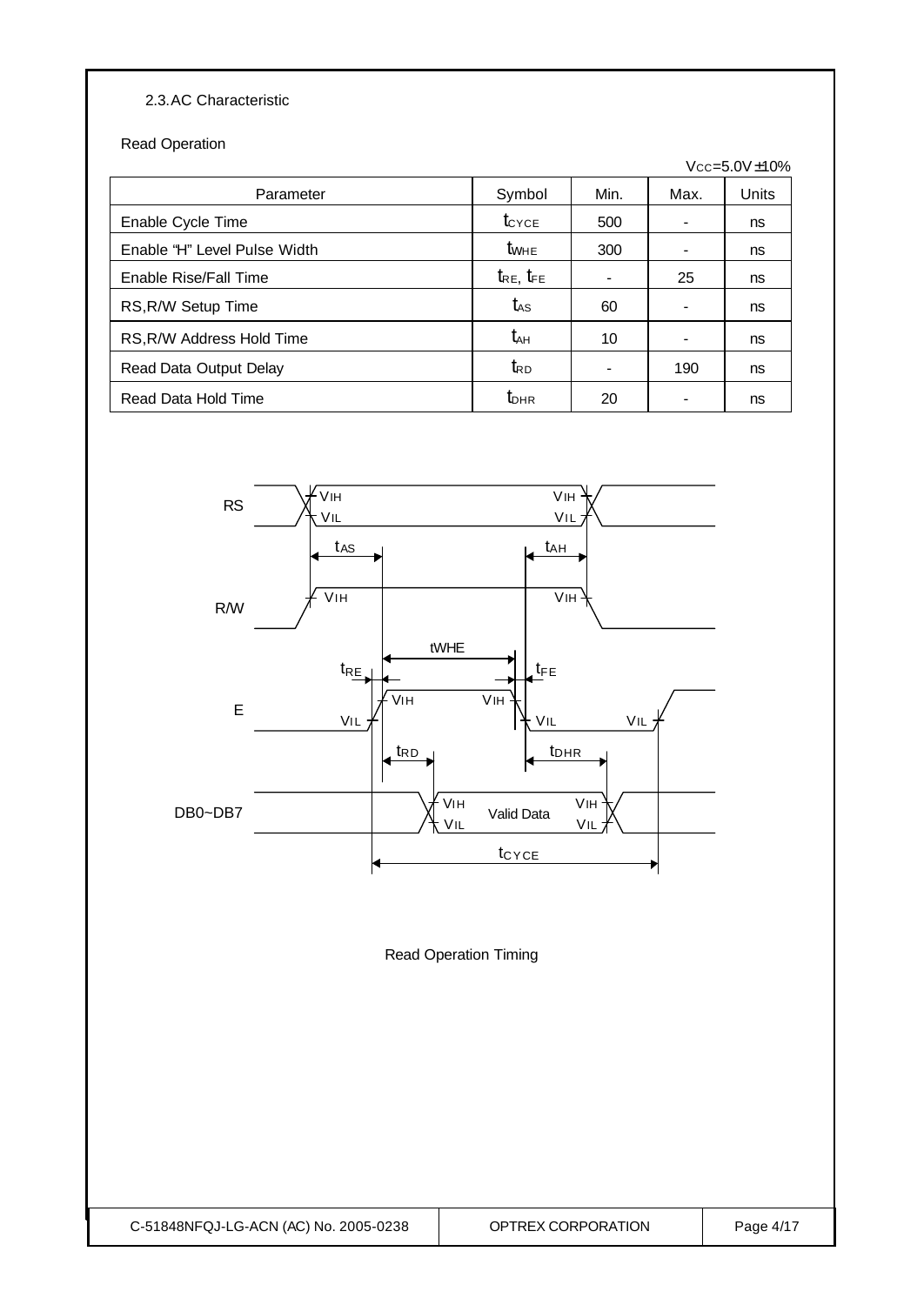| <b>Write Operation</b>       |                     |                |      |                       |
|------------------------------|---------------------|----------------|------|-----------------------|
|                              |                     |                |      | $Vcc = 5.0V \pm 10\%$ |
| Parameter                    | Symbol              | Min.           | Max. | Units                 |
| Enable Cycle Time            | $t_{\text{CYCE}}$   | 500            | ۰    | ns                    |
| Enable "H" Level Pulse Width | $t_{\text{WHE}}$    | 300            | -    | ns                    |
| Enable Rise/Fall Time        | $t_{RE}$ , $t_{FE}$ | $\blacksquare$ | 25   | ns                    |
| RS, R/W Setup Time           | $t_{\rm AS}$        | 60             | ۰    | ns                    |
| RS, R/W Address Hold Time    | $t_{AH}$            | 10             | ۰    | ns                    |
| Data Output Delay            | $t_{DS}$            | 100            | ۰    | ns                    |
| Data Hold Time               | $t_{\text{DHR}}$    | 10             |      | ns                    |



Write Operation Timing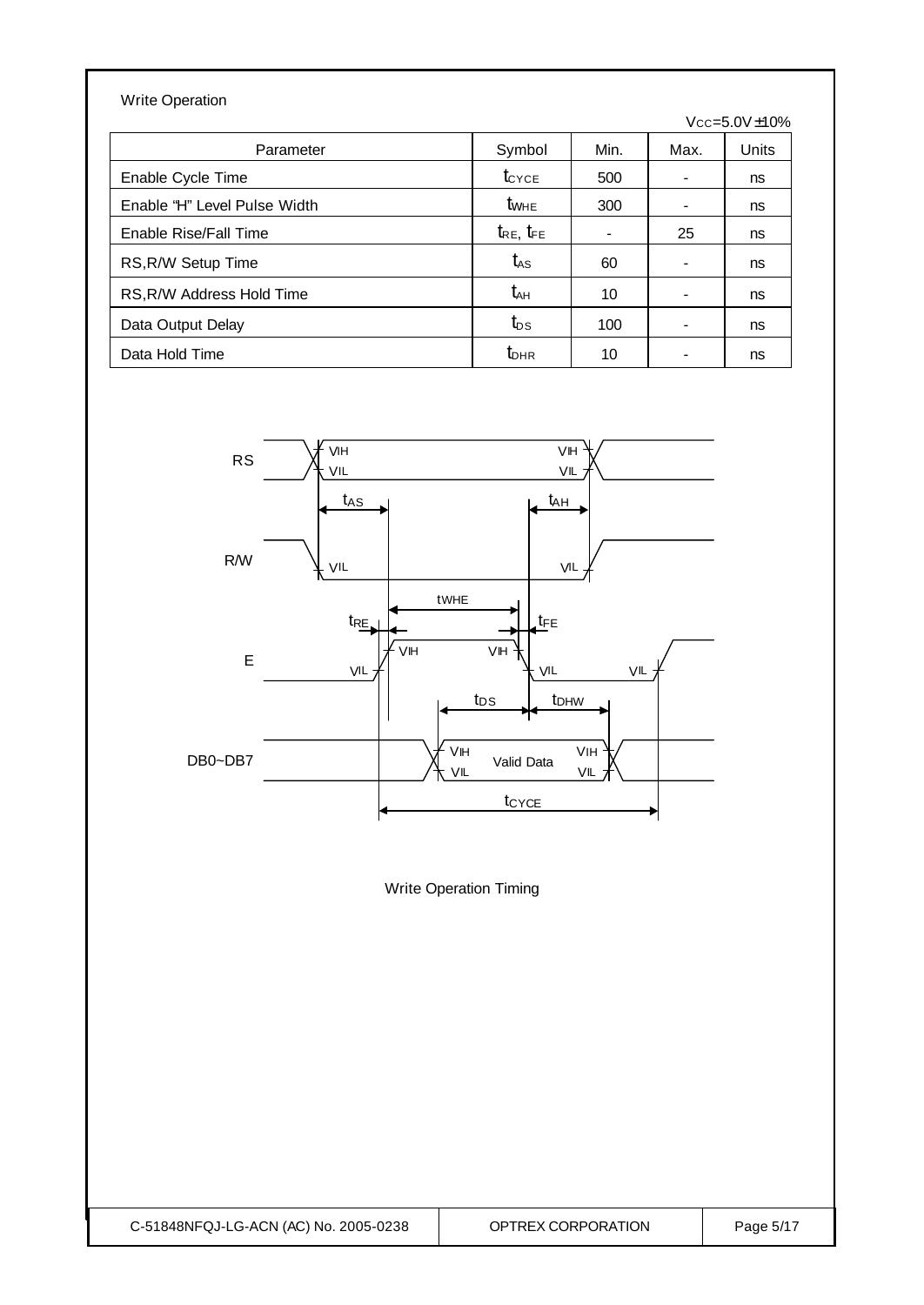#### 2.4.Lighting Specifications

2.4.1.Absolute Maximum Ratings

|                              |        |            |      |      |      | Ta=25 $\mathrm{^{\circ}C}$ |
|------------------------------|--------|------------|------|------|------|----------------------------|
| Parameter                    | Symbol | Conditions | Min. | Typ. | Max. | Units                      |
| <b>Foward Current</b>        | IF     | Note 1     | -    |      | 90   | mA                         |
| Reverse Voltage              | Vв     | -          | $\,$ |      | 5    |                            |
| <b>LED Power Dissipation</b> | PD     | -          | ۰    |      | 360  | mW                         |

Note 1 : Refer to the foward current derating curve.



#### 2.4.2.Operating Characteristics

Ta=25°C

| Parameter                | Symbol | Conditions | Min.           | Typ. | Max. | Units           |
|--------------------------|--------|------------|----------------|------|------|-----------------|
| Foward Voltage           | Vғ     | $l = 45mA$ | $\blacksquare$ | 3.4  | 4.0  |                 |
| Luminance of             |        | $l = 45mA$ | 49             | 70   | -    | $\text{cd/m}^2$ |
| <b>Backlight Surface</b> |        |            |                |      |      |                 |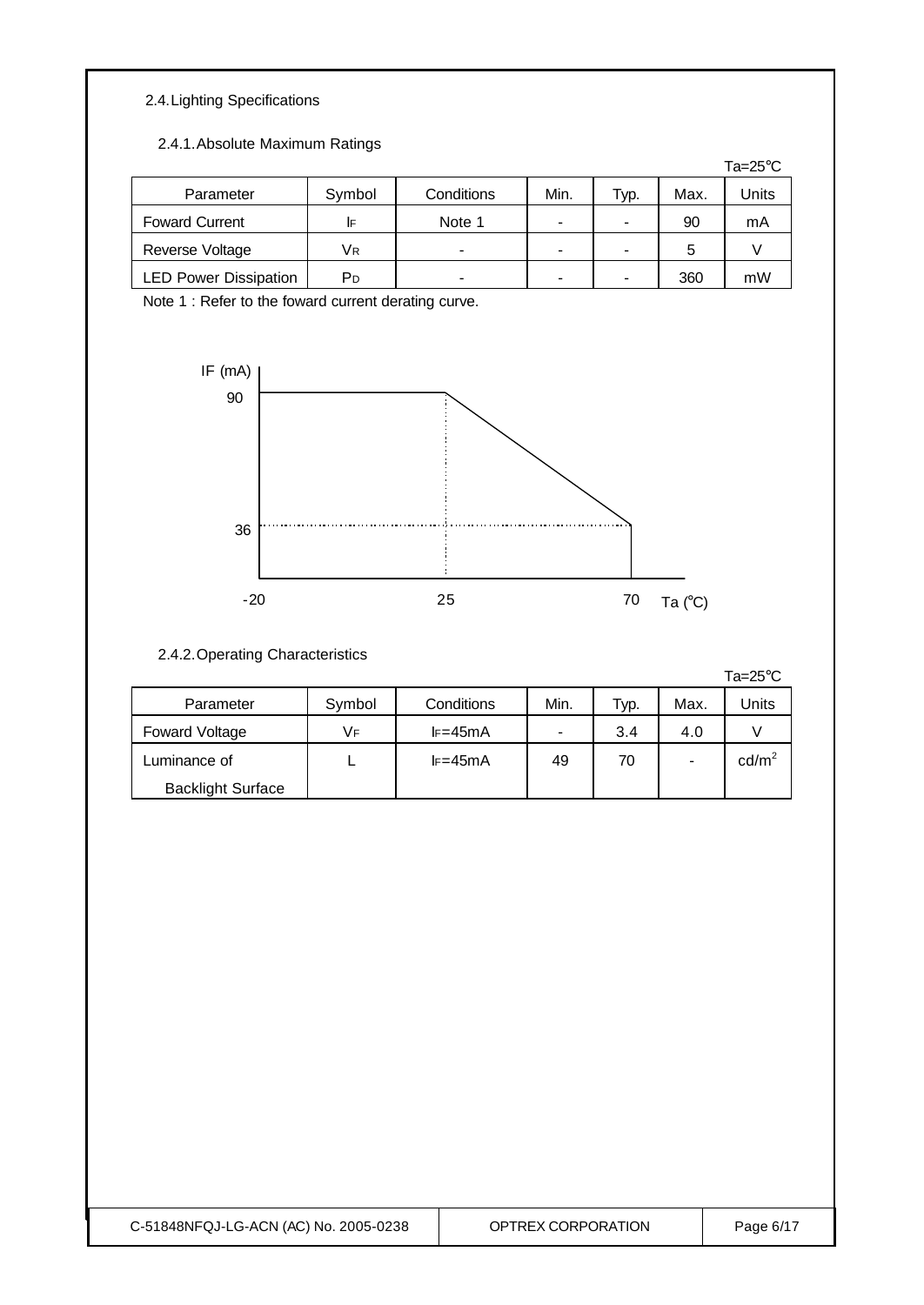### 3.Optical Specifications

3.1.LCD Driving Voltage

| Parameter                  | Symbol  | Conditions                 | Min. | Typ. | Max. | Units |
|----------------------------|---------|----------------------------|------|------|------|-------|
| Recommended                |         | Ta= $-20^{\circ}$ C        | ۰    | -    | 5.1  |       |
| <b>LCD Driving Voltage</b> | Vcc-Vee | Ta=25 $\mathrm{^{\circ}C}$ | 4.3  | 4.7  | 5.1  |       |
| Note 1                     |         | Ta=70 $^{\circ}$ C         | 4.2  | -    |      |       |

Note 1 : Voltage (Applied actual waveform to LCD Module) for the best contrast. The range of minimum and maximum shows tolerance of the operating voltage. The specified contrast ratio and response time are not guaranteed over the entire range.

3.2.Optical Characteristics

Ta=25°C, 1/16 Duty, 1/4 Bias, Vop=4.7V (Note 4), θ= 0°, φ=-°

| Parameter             |              | Symbol | Conditions                        | Min. | Typ. | Max. | Units |
|-----------------------|--------------|--------|-----------------------------------|------|------|------|-------|
| <b>Contrast Ratio</b> | Note 1       | СR     | $\theta = 0^\circ, \phi = -\circ$ |      | 60   |      |       |
| Viewing Angle         |              |        | Shown in 3.3                      |      |      |      |       |
| Response              | Rise Note 2  | Том    | ۰                                 |      | 75   | 150  | ms    |
| Time                  | Decay Note 3 | Тоғғ   | -                                 |      | 150  | 230  | ms    |

Note 1 : Contrast ratio is definded as follows.  $(CR = L$ OFF / LON)

Lon: Luminance of the ON segments

LOFF: Luminance of the OFF segments

Measuring Spot : 3.0mmφ

Note 2 :The time that the luminance level reaches 90% of the saturation level from 0% when ON signal is applied.

Note 3 :The time that the luminance level reaches 10% of the saturation level from 100% when OFF signal is applied.

Note 4 : Definition of Driving Voltage Vop

VOD=VCC-VADJ-VBE

Assuming that the typical driving waveforms shown below are applied to the LCD Panel at 1/A Duty - 1/B Bias (A: Duty Number, B: Bias Number). Driving voltage Vop is definded as the voltage Vo-P when the contrast ratio (CR=Lon / LoFF) is at its maximum.

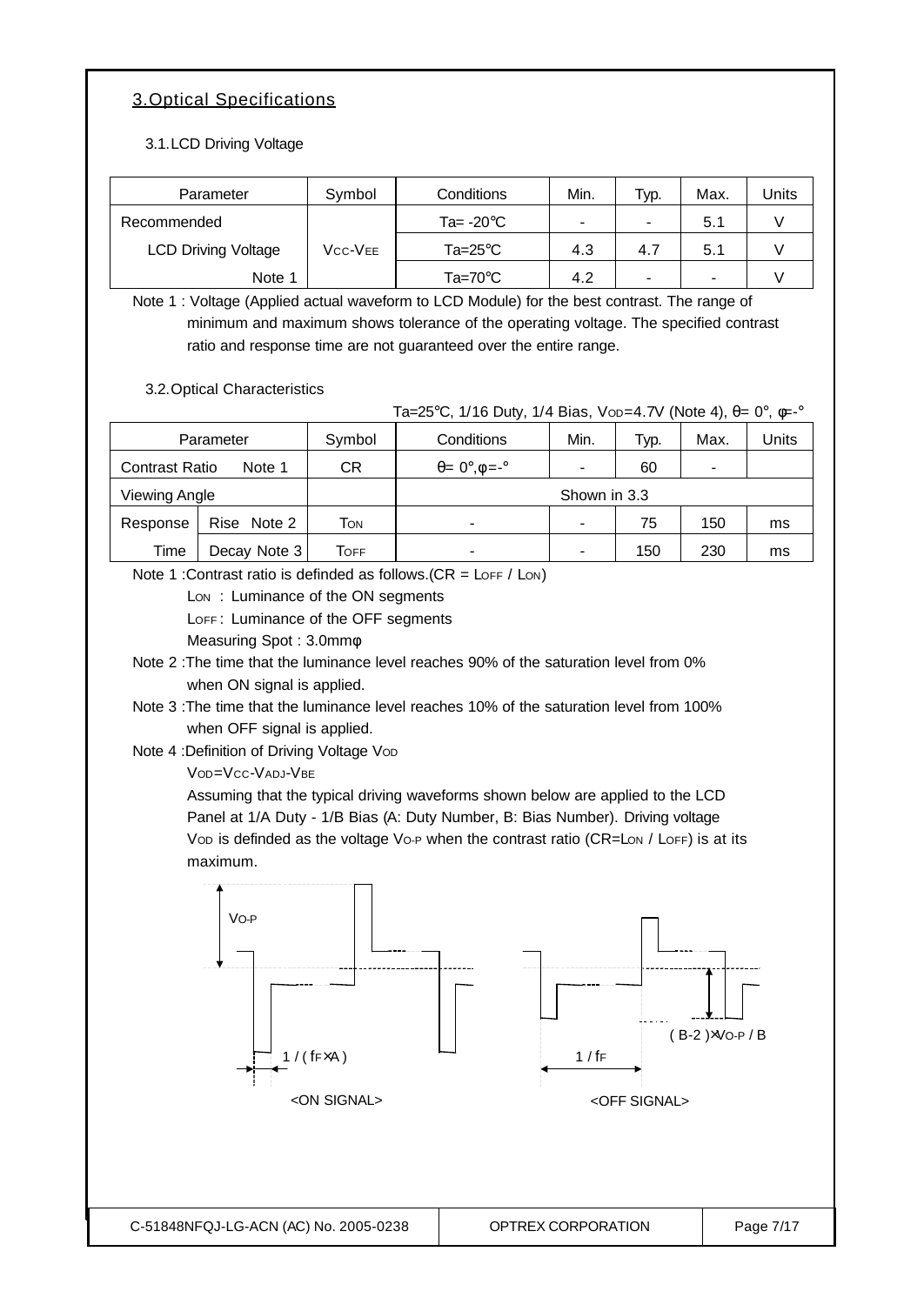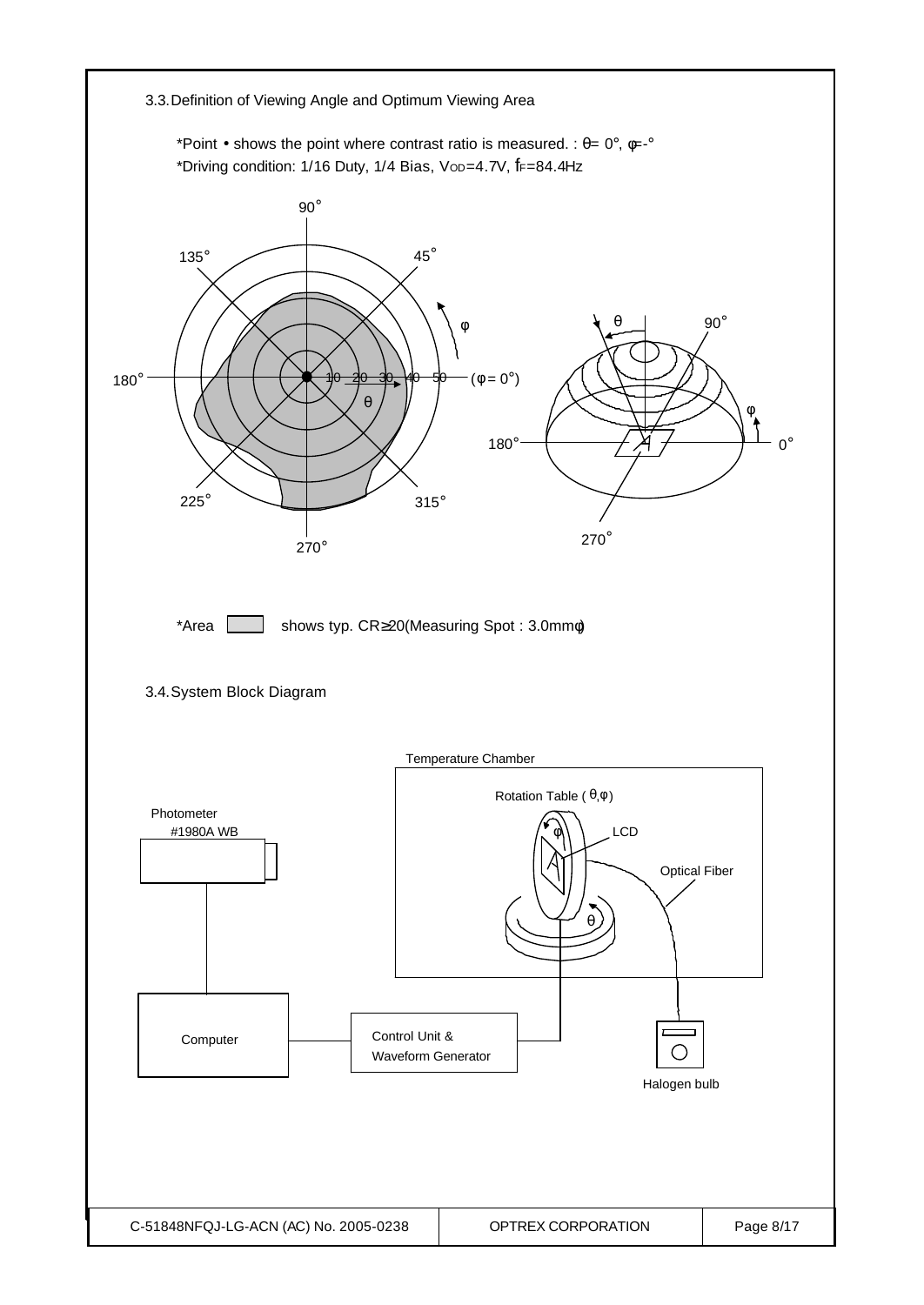#### 4.I/O Terminal

4.1.Pin Assignment

CN<sub>1</sub>

| No.            | Symbol          | Function                                  |
|----------------|-----------------|-------------------------------------------|
| 1              | $LED + A$       | <b>LED Anode Terminal</b>                 |
| $\overline{2}$ | LED-K           | <b>LED Cathode Terminal</b>               |
| 3              | Vss             | Power Supply (0V, GND)                    |
| 4              | Vcc             | Power Supply for Logic                    |
| 5              | VEE             | Power Supply for LCD Drive                |
| 6              | <b>RS</b>       | Register Select Signal                    |
| $\overline{7}$ | R/W             | Read/Write Select Signal H: Read L: Write |
| 8              | E               | Enable Signal (No pull-up Resister)       |
| 9              | DB <sub>0</sub> | Display Data                              |
| 10             | DB <sub>1</sub> | Display Data                              |
| 11             | DB <sub>2</sub> | Display Data                              |
| 12             | DB <sub>3</sub> | Display Data                              |
| 13             | DB4             | Display Data                              |
| 14             | DB <sub>5</sub> | Display Data                              |
| 15             | DB <sub>6</sub> | Display Data                              |
| 16             | DB7             | Display Data                              |

4.2.Example of Power Supply

It is recommended to apply a potentiometer for the contrast adjust due to the tolerance of the driving voltage and its temperature dependence.

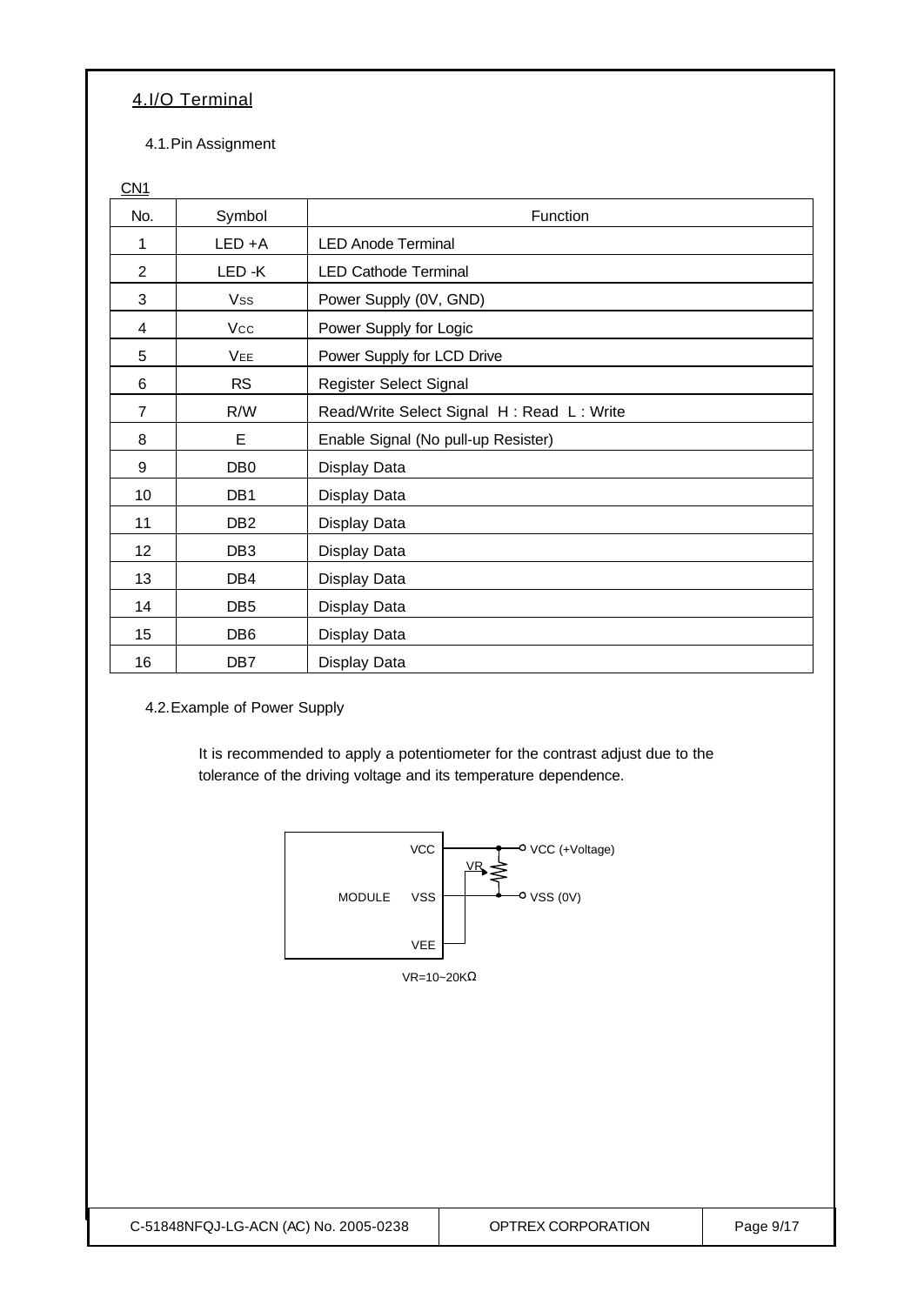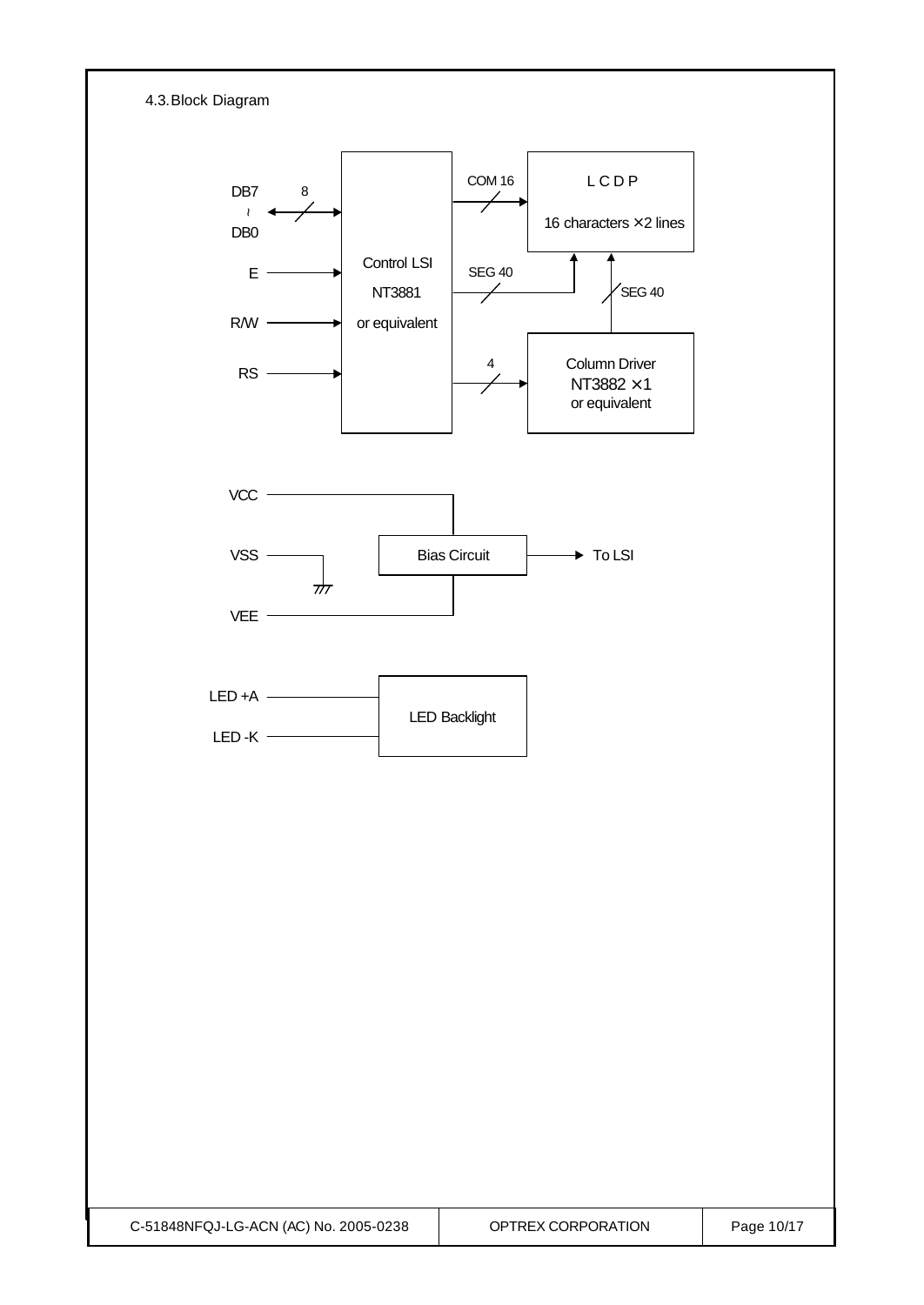#### 5.Test

No change on display and in operation under the following test condition.

Conditions: Unless otherwise specified, tests will be conducted under the following condition. Temperature: 20±5°C Humidity : 65±5%RH tests will be not conducted under functioning state.

| No.            | Parameter                         | Conditions                                                                                                                                                                                                                                                                 | <b>Notes</b> |
|----------------|-----------------------------------|----------------------------------------------------------------------------------------------------------------------------------------------------------------------------------------------------------------------------------------------------------------------------|--------------|
| 1              | <b>High Temperature Operating</b> | 70°C±2°C, 96hrs (operation state)                                                                                                                                                                                                                                          |              |
| $\overline{2}$ | Low Temperature Operating         | -20°C±2°C, 96hrs (operation state)                                                                                                                                                                                                                                         | 1            |
| 3              | <b>High Temperature Storage</b>   | 80°C±2°C, 96hrs                                                                                                                                                                                                                                                            | 2            |
| 4              | Low Temperature Storage           | -30 $\textdegree$ C $\pm$ 2 $\textdegree$ C, 96hrs                                                                                                                                                                                                                         | 1,2          |
| 5              | Damp Proof Test                   | 40°C±2°C,90~95%RH, 96hrs                                                                                                                                                                                                                                                   | 1,2          |
| 6              | <b>Vibration Test</b>             | Total fixed amplitude: 1.5mm<br>Vibration Frequency: 10~55Hz<br>One cycle 60 seconds to 3 directions of X, Y, Z for<br>each 15 minutes                                                                                                                                     | 3            |
| 7              | <b>Shock Test</b>                 | To be measured after dropping from 60cm high on<br>the concrete surface in packing state.<br>Dropping method corner dropping<br>F<br>A corner: once<br>Edge dropping<br>G<br>C<br>B,C,D edge: once<br>Face dropping<br>E,F,G face: once<br>60cm<br><b>Concrete Surface</b> |              |

Note 1 :No dew condensation to be observed.

Note 2 :The function test shall be conducted after 4 hours storage at the normal Temperature and humidity after removed from the test chamber.

Note 3 :Vibration test will be conducted to the product itself without putting it in a container.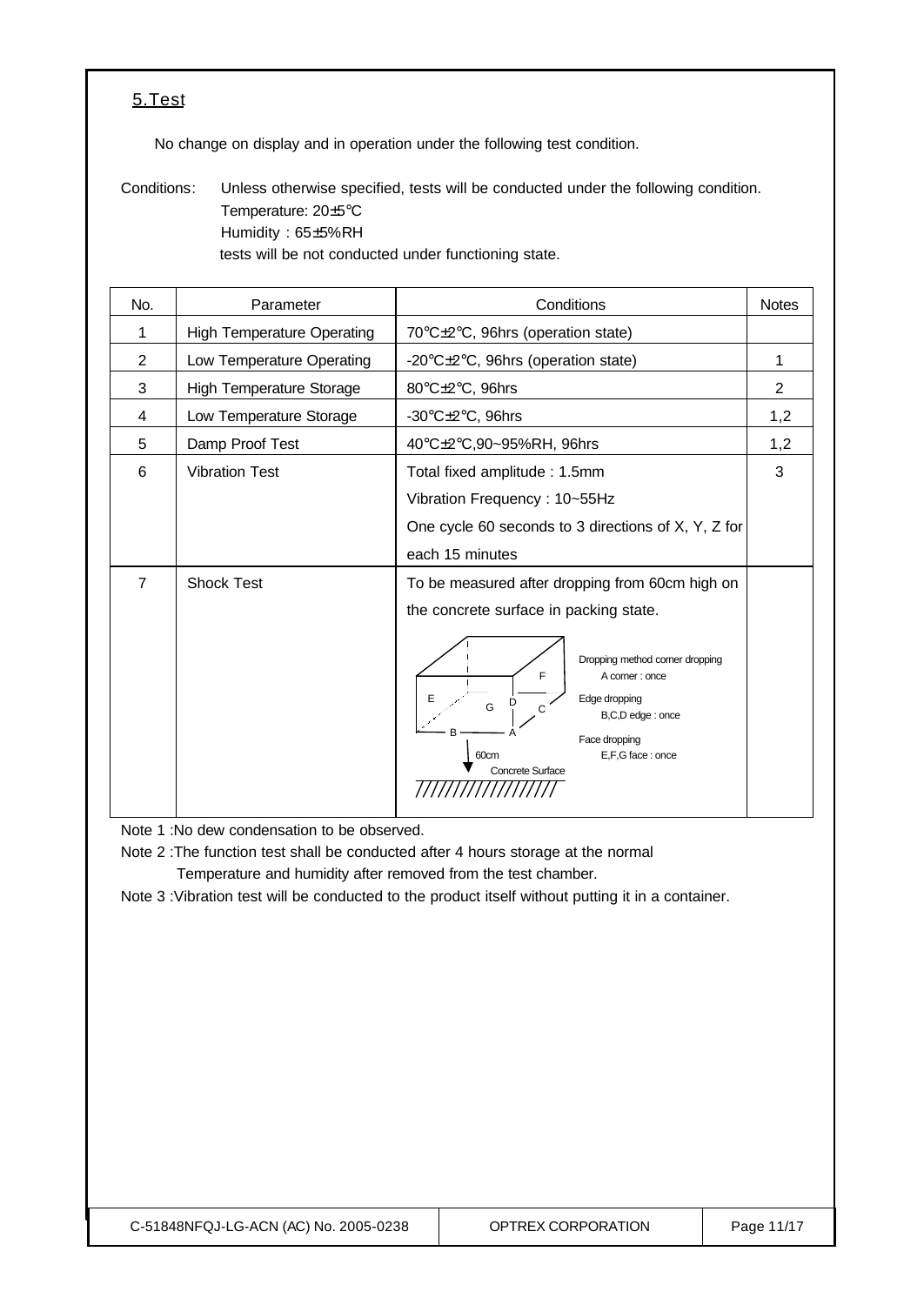#### 6.Appearance Standards

6.1.Inspection conditions

The LCD shall be inspected under 40W white fluorescent light.

The distance between the eyes and the sample shall be more than 30cm.

All directions for inspecting the sample should be within 45°against perpendicular line.



6.2.Definition of applicable Zones



X : Maximum Seal Line

A Zone : Active display area

- B Zone : Out of active display area ~ Maximum seal line
- C Zone : Rest parts

A Zone + B Zone = Validity viewing area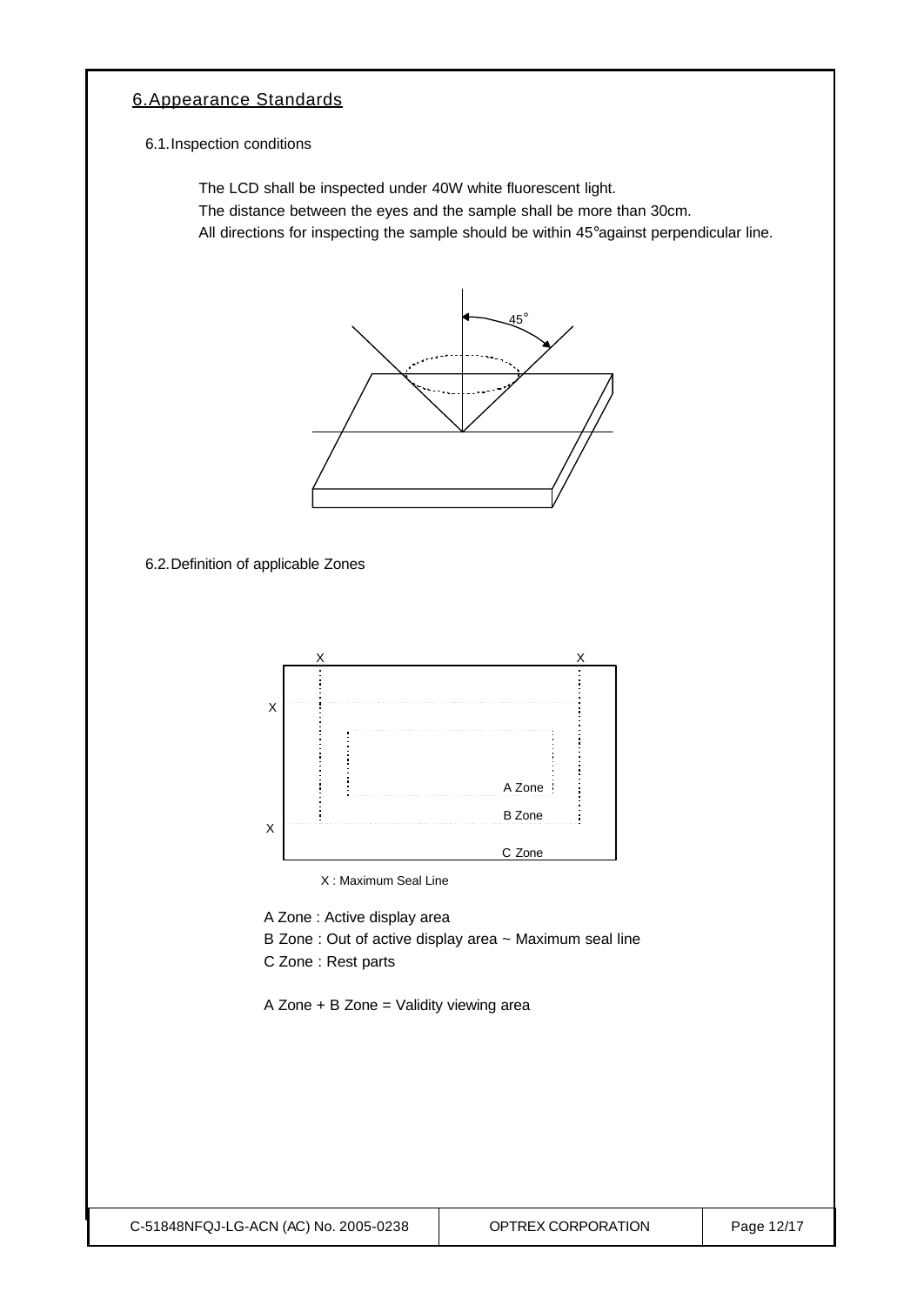|     |                  |              |                                                   |          | $D = (Long + Short) / 2$ *: Disregard Units: mm                                                                                                                                  |
|-----|------------------|--------------|---------------------------------------------------|----------|----------------------------------------------------------------------------------------------------------------------------------------------------------------------------------|
| No. | Parameter        |              |                                                   | Criteria |                                                                                                                                                                                  |
| 1   | The Shape of Dot | (1) Pin Hole |                                                   |          |                                                                                                                                                                                  |
|     |                  |              | Dimension                                         |          | Acceptable Number                                                                                                                                                                |
|     |                  |              | $D \leq 0.10$                                     |          | $\star$                                                                                                                                                                          |
|     |                  |              | $0.10 < D \le 0.15$                               |          | 1 pc / dot or less                                                                                                                                                               |
|     |                  |              |                                                   |          | 2 pcs / cell or less                                                                                                                                                             |
|     |                  |              | (2) Breakage or Chips / Deformation<br>1.Dot Type |          |                                                                                                                                                                                  |
|     |                  |              | Dimension                                         |          | Acceptable Number                                                                                                                                                                |
|     |                  | A            | $A \le 0.10$                                      |          |                                                                                                                                                                                  |
|     |                  |              |                                                   |          | (Should not be connected to next dot)                                                                                                                                            |
|     |                  |              |                                                   |          | 1 pc / dot(only segment) or less                                                                                                                                                 |
|     |                  |              | $0.10 < A \le 0.15$                               |          | 2 pcs / cell or less                                                                                                                                                             |
|     |                  |              |                                                   |          | (Should not be connected to next dot)                                                                                                                                            |
|     |                  |              | $B \leq 0.10$                                     |          |                                                                                                                                                                                  |
|     |                  |              | Dimension<br>$D \leq 0.10$<br>$0.10 < D \le 0.15$ | or more) | 2. Defective type extends over multiple numbers of dots<br>Acceptable Number<br>1 pc / dot(only segment) or less<br>2 pcs / cell or less<br>(Individual dot must secure 1/2 area |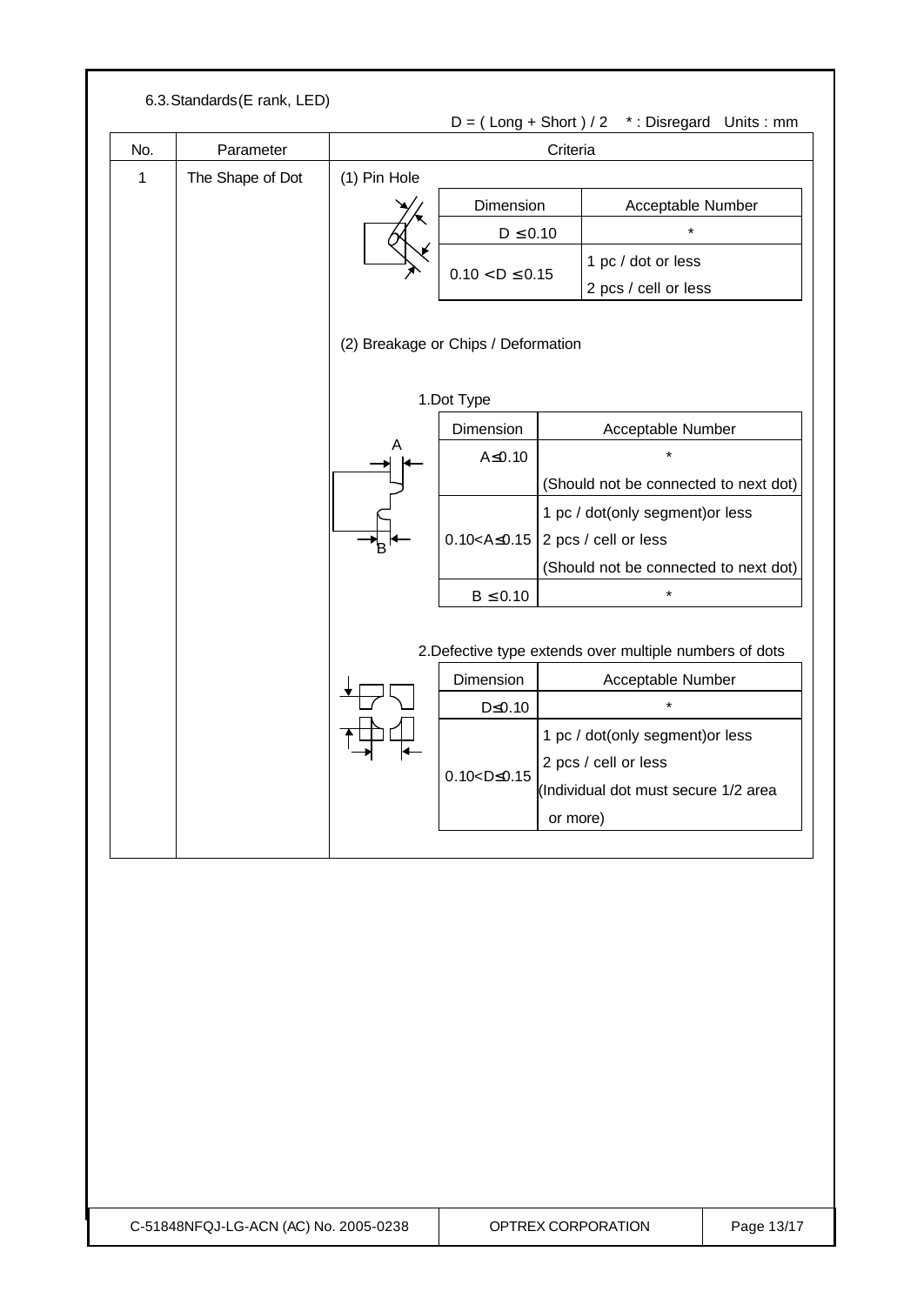| No.            | Parameter                      | Criteria                                                                            |  |                     |                           |              |  |
|----------------|--------------------------------|-------------------------------------------------------------------------------------|--|---------------------|---------------------------|--------------|--|
| $\overline{2}$ | <b>Black and</b>               | (1) Round Shape                                                                     |  |                     |                           |              |  |
|                | White Spots,                   | Zone                                                                                |  | Acceptable Number   |                           |              |  |
|                | Foreign Substances             | Dimension                                                                           |  | A                   | B                         | $\mathsf{C}$ |  |
|                |                                | $D \leq 0.10$                                                                       |  | $\star$             | $\star$                   | $\star$      |  |
|                |                                | $0.10 < D \le 0.20$                                                                 |  | 6                   | 6                         | $\star$      |  |
|                |                                | $0.20 < D \le 0.30$                                                                 |  | $\mathbf{2}$        | $\overline{2}$            | $\star$      |  |
|                |                                | Individual dot must secure 1/2 area or more.<br>(2) Line Shape                      |  |                     |                           |              |  |
|                |                                | Zone                                                                                |  | Acceptable Number   |                           |              |  |
|                |                                | <b>Width</b>                                                                        |  | A                   | B                         | $\mathsf{C}$ |  |
|                |                                | Length<br>$L \leq 2.0$<br>$W \le 0.03$                                              |  | $\star$             | $\star$                   | $\star$      |  |
|                |                                | $L \leq 2.0$<br>$0.03 < W \le 0.05$                                                 |  | 4                   | $\overline{4}$            | $\star$      |  |
|                |                                | $\star$<br>0.05 < W                                                                 |  |                     |                           | $\star$      |  |
|                |                                | No more than 7pcs as total.                                                         |  | In the same way (1) |                           |              |  |
| 3              | <b>Color Variation</b>         | (Refer to "Complex Foreign Substance Defects")<br>Not to be conspicuous defects.    |  |                     |                           |              |  |
| 4              | Air Bubbles                    |                                                                                     |  |                     |                           |              |  |
|                |                                | Zone                                                                                |  |                     |                           |              |  |
|                | (between glass<br>& polarizer) | Dimension                                                                           |  | A                   | Acceptable Number<br>B    | $\mathsf{C}$ |  |
|                |                                | $D \leq 0.15$                                                                       |  | $\star$             | $\star$                   | $\star$      |  |
|                |                                | $0.15 < D \le 0.30$                                                                 |  | $\overline{c}$      | $\ensuremath{\mathsf{3}}$ | $^\star$     |  |
|                |                                | $0.30 < D \le 0.50$                                                                 |  | 1                   | $\mathbf{2}$              | $\star$      |  |
|                |                                | $0.50 < D \le 1.00$                                                                 |  | 0                   | 1                         | $\star$      |  |
|                |                                | No more than 3pcs as total.<br>(Refer to "Complex Foreign Substance Defects")       |  |                     |                           |              |  |
| 5              | <b>Polarizer Scratches</b>     | Not to be conspicuous defects.                                                      |  |                     |                           |              |  |
| 6              | <b>Polarizer Dirts</b>         | If the stains are removed easily from LCDP surface, the module is<br>not defective. |  |                     |                           |              |  |
| $\overline{7}$ | Complex Foreign                | Black spots, line shaped foreign substances or air bubbles between                  |  |                     |                           |              |  |
|                | <b>Substance Defects</b>       | glass & polarizer should be 7pcs maximum in total.                                  |  |                     |                           |              |  |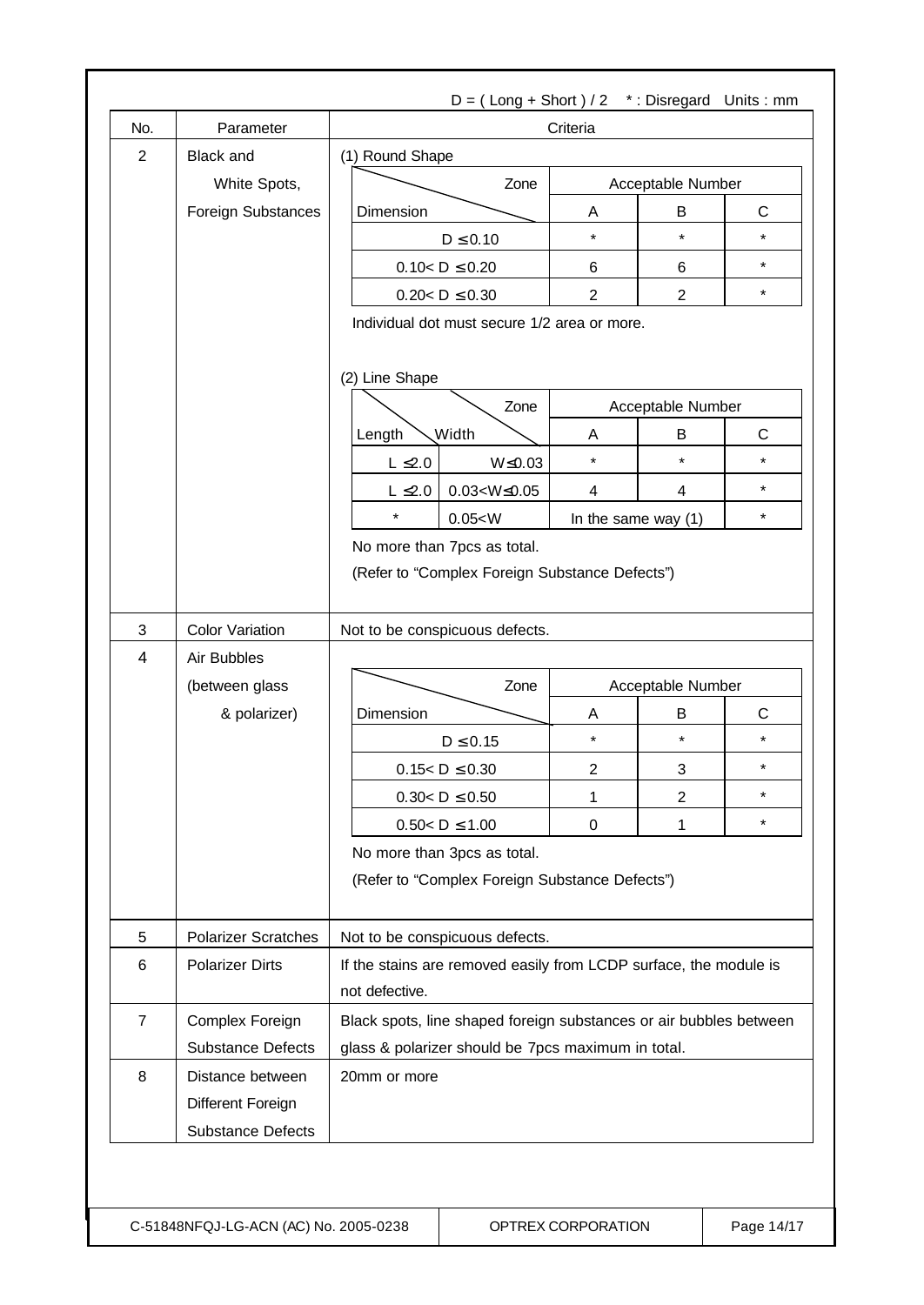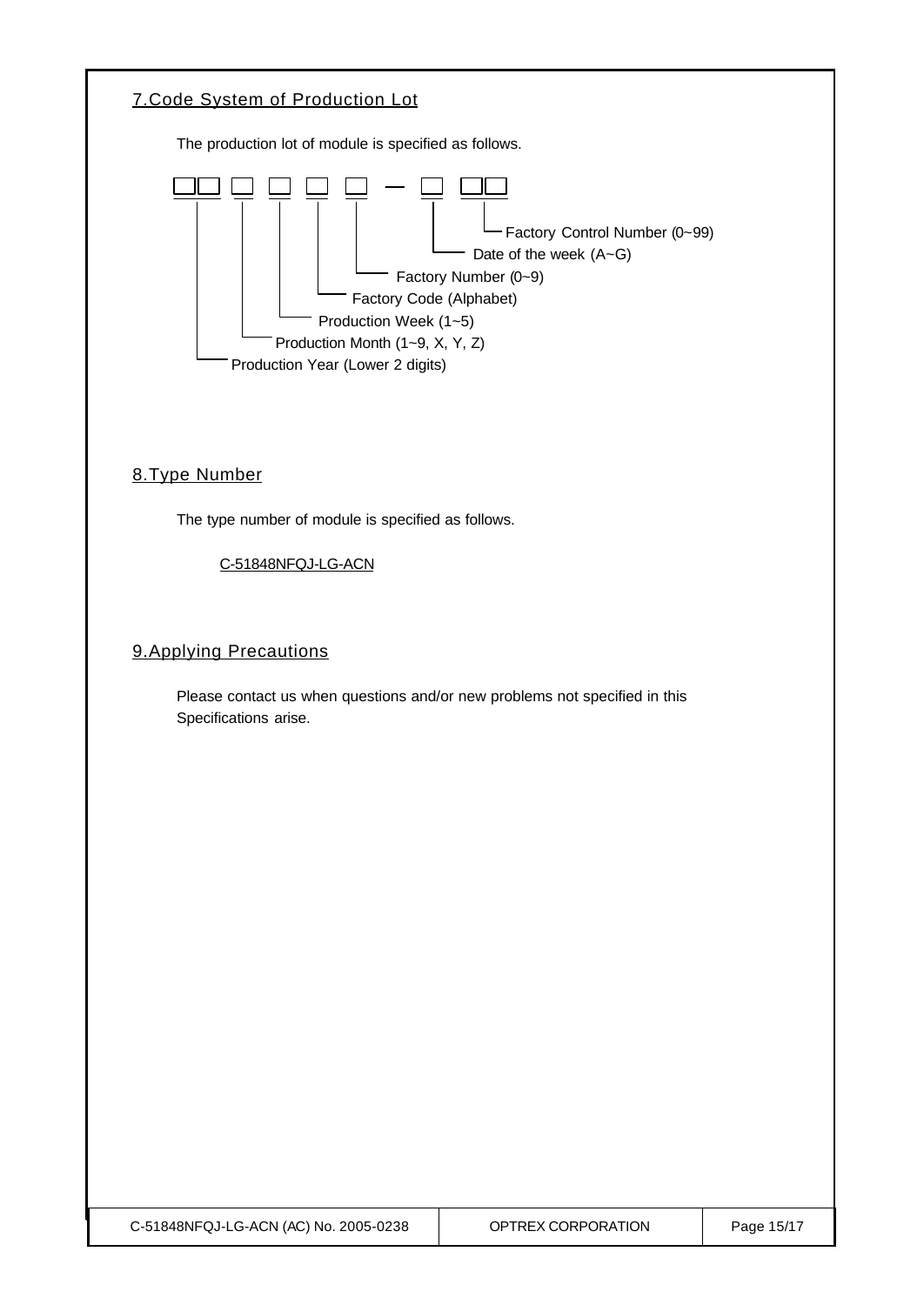#### 10.Precautions Relating Product Handling

The Following precautions will guide you in handling our product correctly.

- 1) Liquid crystal display devices
- 1. The liquid crystal display device panel used in the liquid crystal display module is made of plate glass. Avoid any strong mechanical shock. Should the glass break handle it with care.
- 2. The polarizer adhering to the surface of the LCD is made of a soft material. Guard against scratching it.
- 2) Care of the liquid crystal display module against static electricity discharge.
	- 1. When working with the module, be sure to ground your body and any electrical equipment you may be using. We strongly recommend the use of anti static mats ( made of rubber ), to protect work tables against the hazards of electrical shock.
	- 2. Avoid the use of work clothing made of synthetic fibers. We recommend cotton clothing or other conductivity-treated fibers.
	- 3. Slowly and carefully remove the protective film from the LCD module, since this operation can generate static electricity.
- 3) When the LCD module alone must be stored for long periods of time:
	- 1.Protect the modules from high temperature and humidity.
- 2.Keep the modules out of direct sunlight or direct exposure to ultraviolet rays.
- 3.Protect the modules from excessive external forces.
- 4) Use the module with a power supply that is equipped with an overcurrent protector circuit,since the module is not provided with this protective feature.
- 5) Do not ingest the LCD fluid itself should it leak out of a damaged LCD module. Should hands or clothing come in contact with LCD fluid, wash immediately with soap.
- 6) Conductivity is not guaranteed for models that use metal holders where solder connections between the metal holder and the PCB are not used. Please contact us to discuss appropriate ways to assure conductivity.
- 7) For models which use CFL:
- 1.High voltage of 1000V or greater is applied to the CFL cable connector area. Care should be taken not to touch connection areas to avoid burns.
- 2.Protect CFL cables from rubbing against the unit and thus causing the wire jacket to become worn.
- 3.The use of CFLs for extended periods of time at low temperatures will significantly shorten their service life.
- 8) For models which use touch panels:
- 1.Do not stack up modules since they can be damaged by components on neighboring modules.
- 2.Do not place heavy objects on top of the product. This could cause glass breakage.
- 9) For models which use COG,TAB,or COF:
- 1.The mechanical strength of the product is low since the IC chip faces out unprotected from the rear. Be sure to protect the rear of the IC chip from external forces.
- 2.Given the fact that the rear of the IC chip is left exposed, in order to protect the unit from electrical damage, avoid installation configurations in which the rear of the IC chip runs the risk of making any electrical contact.